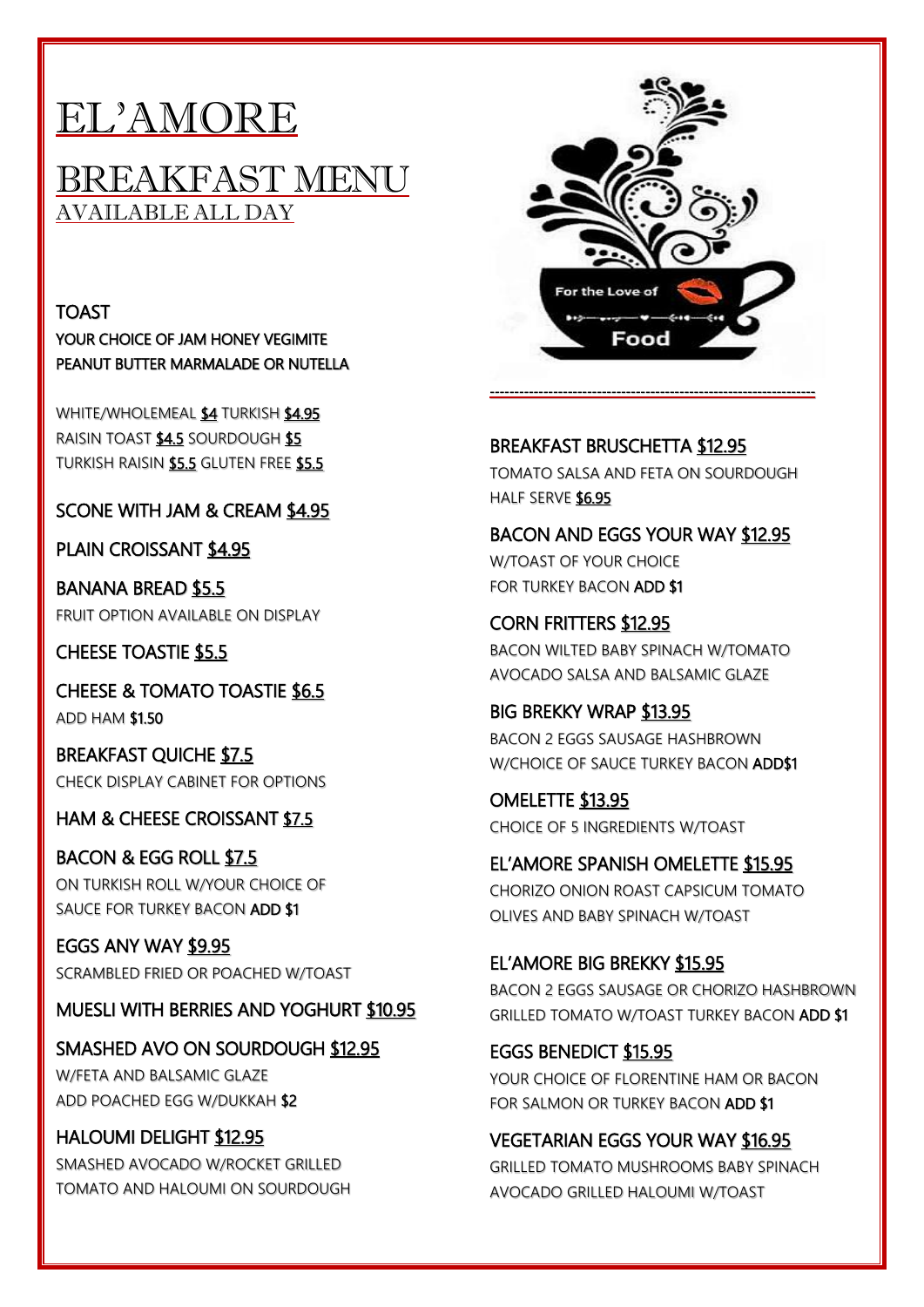## BREAKFAST MENU

#### BUTTERMILK PANCAKES \$10.95

WITH MAPLE SYRUP STRAWBERRY BANANA NUTELLA MIXED BERRIES WHIPPED CREAM OR ICE CREAM EXTRAS \$ 1 EACH

BELGIUM WAFFLE \$10.95 WITH MAPLE SYRUP STAWBERRY BANANA NUTELLA MIXED BERRIES WHIPPED CREAM OR ICE CREAM EXTRAS \$1 EACH

FRENCH TOAST \$10.95 W/BRIOCHE STRAWBERRIES & MAPLE SYRUP ALL EXTRAS \$1 EACH

EL'AMORE FRUIT SALAD \$8.95 WITH YOGHURT \$9.95

### KIDS BREKKY MENU

CHEESEY SOLDIER MELT \$5 ADD HAM OR BACON \$1.5

EGG ANY WAY ON TOAST \$5 BACON \$1.5 FOR TURKEY BACON \$2

PANCAKES OR WAFFLE \$5 W/ STRAWBERRIES AND ICECREAM

MINI SMASHED AVO \$5 W/ FETA OPTIONAL

FRUIT SALAD CUPS \$5 WITH YOGHURT

> **TAKE- AWAY OPTION AVAILABLE PH: 49511412**

EL'AMORE EXTRAS

**CHEESE SLICE \$1 FETA \$2 EXTRA EGG \$2 AVOCADO \$2 BABY SPINACH \$2 HOLLANDAISE \$2 BEEF SAUSAGE \$2 HASH BROWN \$2 HALOUMI \$3 GRILLED MUSHROOM \$3 CREAMY MUSHROOM \$3 GRILLED TOMATO \$3 BAKED BEANS \$3 HAM \$3 BACON \$3 STEAK \$4 CHORIZO \$4 TURKEY BACON \$4**



**OPENING HOUR MONDAY – FRIDAY 7am – 5pm SATURDAY- SUNDAY 7am -3pm**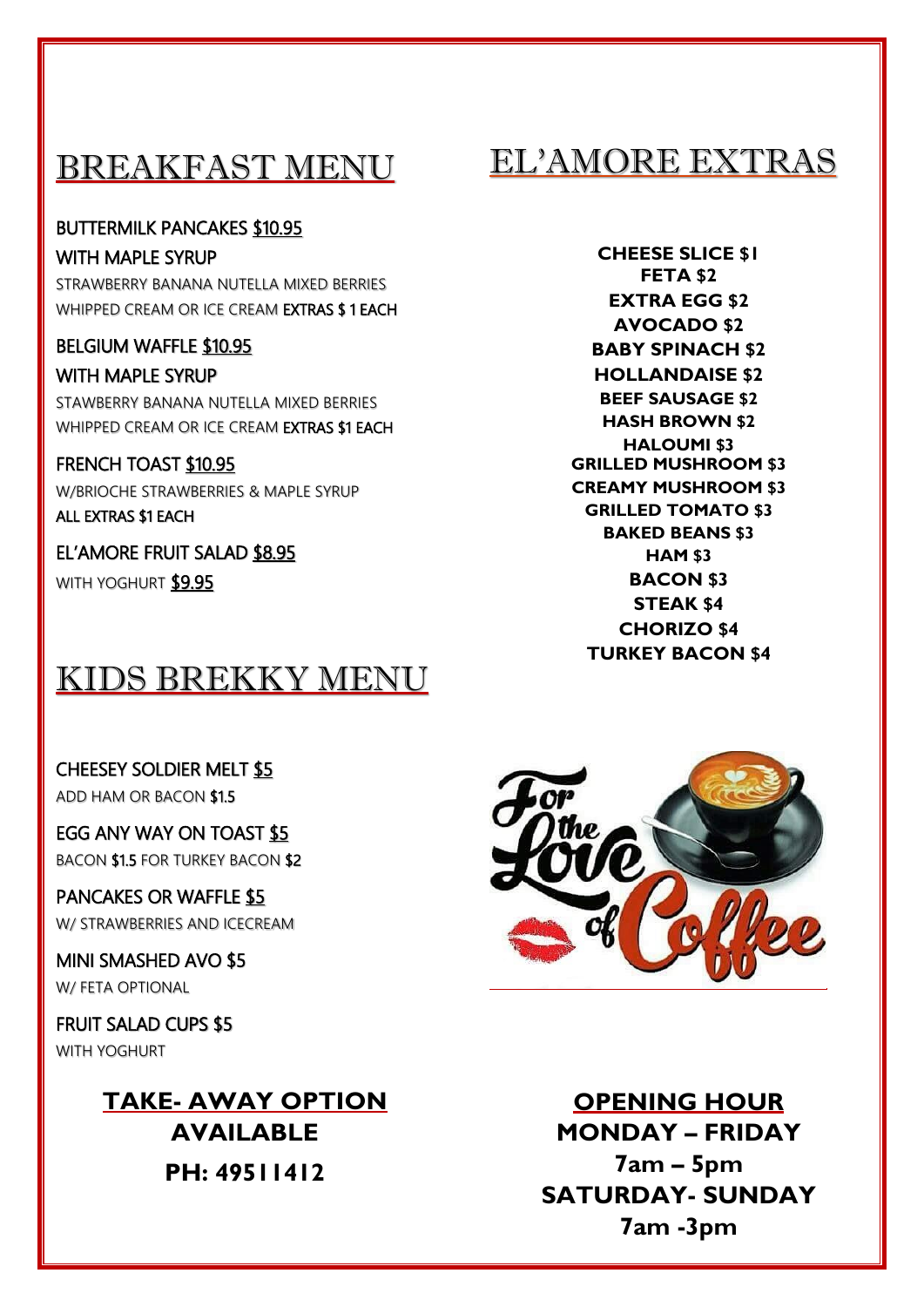# EL'AMORE LUNCH MENU All DAY BREAKFAST AVAILABLE

# SNACKS & STARTERS

GARLIC or HERB BREAD \$4.95 ADD CHEESE \$1.50

CLASSIC BRUSCHETTA ON SOURDOUGH 1 PCE \$6.95 2PCES \$12.95

WEDGES \$7 WITH SOUR CREAM AND SWEET CHILLI ADD BACON & MELTED CHEESE \$4

BOWL OF CHIPS \$5 ADD GRAVY \$1.5

SIDE OF CHIPS \$4

SPINACH & FETA ROLL \$6.5

HAM & CHEESE CROISSANT \$7.5

QUICHE \$7.5 SEE DISPLAY CABINET FOR OPTIONS

WRAPS (Made fresh daily) \$9.95 Half \$5.95 SEE DISPLAY CABINET FOR OPTIONS

SAUSAGE ROLL \$4 SAUCES 50c TOMATO BBQ SWEET CHILLI SOUR CREAM & AIOLI

# TURKISH MELTS

EL'AMORE CLASSIC \$7.95 W/TOMATO AVOCADO AND TASTY CHEESE ADD BACON HAM TURKEY BACON CHICKEN OR CHORIZO \$3

HAWAIIAN \$9.95 W/AVOCADO HAM PINEAPPLE AND TASTY CHEESE

MOROCCAN CHICKEN \$10.95 W/PESTO PUMPKIN TOMATO SALSA AND FETA

CINDERELLA \$10.95 W/BASIL PESTO BABY SPINACH ROASTED PUMPKIN ONION FETA AND PINENUTS



## SANDWICHES

ON YOUR CHOICE OF WHITE/WHOLEMEAL SOURDOUGH TURKISH BREAD & WRAPS GLUTEN FREE BREAD AVAILABLE ADD \$1 TOASTED OR FRESH

SALAD SANDWICH \$7.95 ADD CHICKEN OR HAM \$2 SMOKED SALMON \$3

EGG LETTUCE AND MAYO \$8.95 CURRIED EGG OPTIONAL

B.L.T \$8.95 BACON LETTUCE TOMATO W/MAYO ON TOASTED TURKISH BREAD ADD AVO \$1.5

VEGETARIAN \$9.95 W/PESTO EGGPLANT ROAST CAPSICUM BABY SPINACH MUSHROOM AND FETA

SALMON SUPREME \$9.95 W/SMOKED SALMON ROCKET RED ONION CAPERS AND DILL SOUR CREAM

# SALADS

GARDEN SALAD \$9.95 ADD CHICKEN \$3

ROAST PUMPKIN & FETA \$13.95 W/BABY SPINACH CAPSICUM PINE NUTS & MAPLE GLAZED MUSTARD DRESSING

MOROCCAN CHICKEN \$14.95 W/MESCULAN LETTUCE CAPSICUM SPANISH ONION BEETROOT ROAST PUMPKIN & BALSAMIC GLAZE

EL'AMORE CAESAR SALAD \$12.95 W/COS LETTUCE CRISPY BACON PARMESAN CROUTONS & CAESAR DRESSING ADD CHICKEN \$3

SPICY ASIAN BEEF SALAD \$14.95 W/CRISPY NOODLES CASHEWS & ZESTY DRESSING

SMOKED SALMON DELIGHT \$14.95 SALMON W/ROCKET PARMESAN TOMATO AVO SPANISH ONION CAPERS & BALSAMIC GLAZE